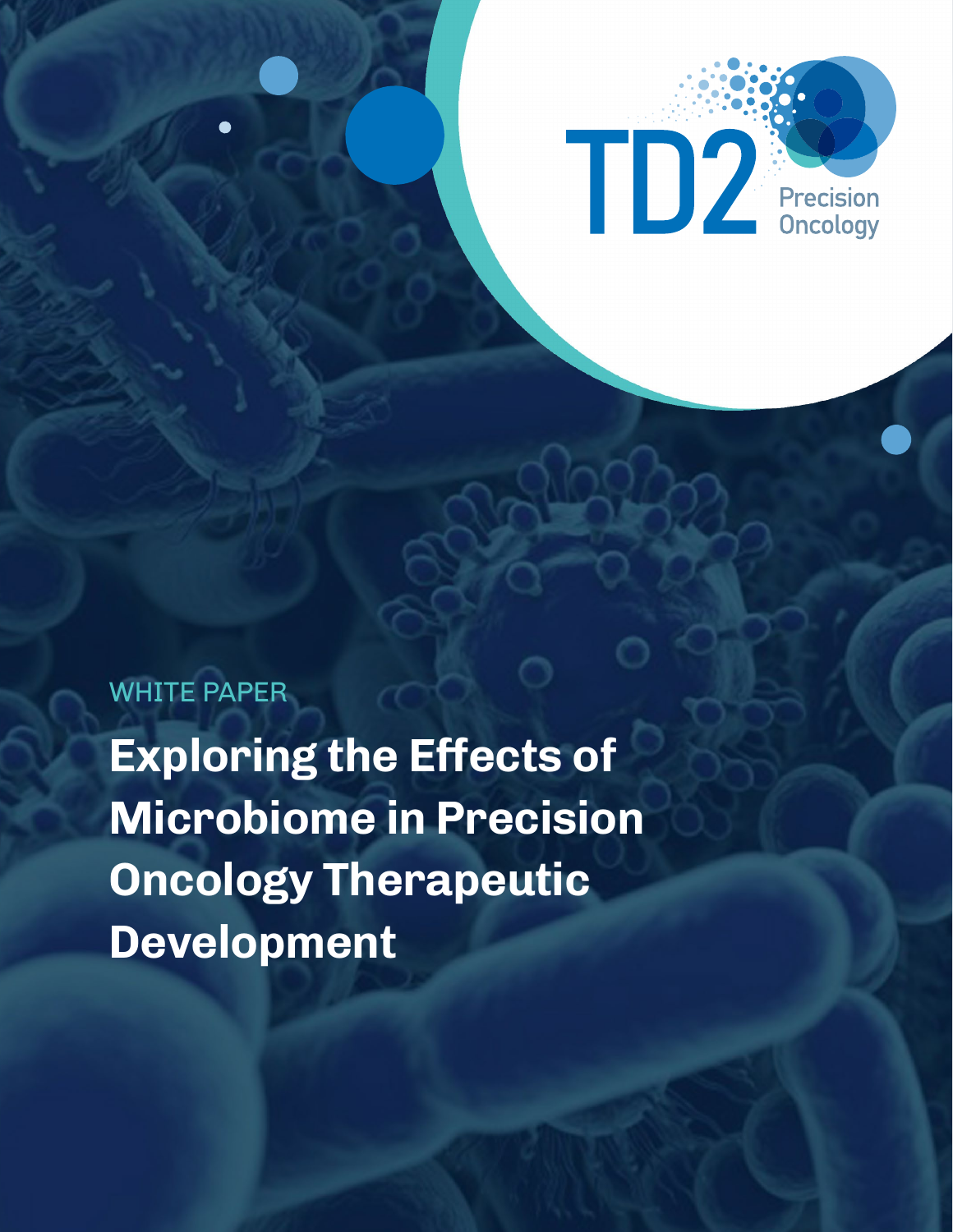### **Background**

Precision oncology considers the molecular characteristics of a patient's tumor to determine an ideal approved or investigational therapy that could provide clinical benefit [1]. While prospective profiling of patient's tumors has resulted in improved selection and response to therapies [2–4], this "tumorcentric" approach can fail to account for impact of the complex microenvironment that influences tumor growth and response to therapy. The gut microbiota is a complex ecosystem of microorganisms. These microbes play fundamental roles in health and survival and have been found to play a significant role in the response to cancer therapy and susceptibility to toxic side effects of those drugs [5-6].

## **Effects of SCFA**

Through fermentation of carbohydrates that escape absorption in the small intestine, gut microbiota generates short chain fatty acids (SCFA)<sup>[7]</sup>. SCFA have a wide range of activity and have been reported to actively metabolize more than 40 drugs, including several anti-cancer drugs. [9]

The major SCFA products produced are formate, acetate, propionate, and butyrate. SCFAs are reported to directly activate G-coupled receptors, inhibit histone deacetylases (HDACs), serve as energy substrates, and promote T-cell differentiation into both effector and regulatory T cells to promote either immunity or immune tolerance [7-8].

#### **Role of microbiome in drug metabolism**

Gut microbiota may also directly or indirectly increase the metabolism of orally and systemically delivered drugs through SCFA modulation of cytochrome P450 (Cyp450) gene family

members [12-14]. Germ-free mice demonstrate faster metabolism of many drugs suggesting the microbiota and SCFAs exert regulatory control over the rate of drug metabolism and detoxification <a>[12]</a>. The heterogeneity of clinical response to drug therapy and/or variable emergence of toxicities may be due in part to differences in gut microbiota composition and differential drug metabolism [15].

# **Implications for immunotherapy development**

Recent literature suggests gut microbiota play an important role in checkpoint inhibitor activity. The anti-tumor activity of anti-PD-1 alone or when combined with anti-CTLA4 was significantly decreased when mice were treated with a broad-spectrum antibiotic combination (ampicillin + colistin + streptomycin)<sup>[16]</sup>. This experimental data was then confirmed and extended to patients with advanced NSCLC, RCC, or urothelial carcinoma ( $n = 42$ ) who received PD-1/PD-L1